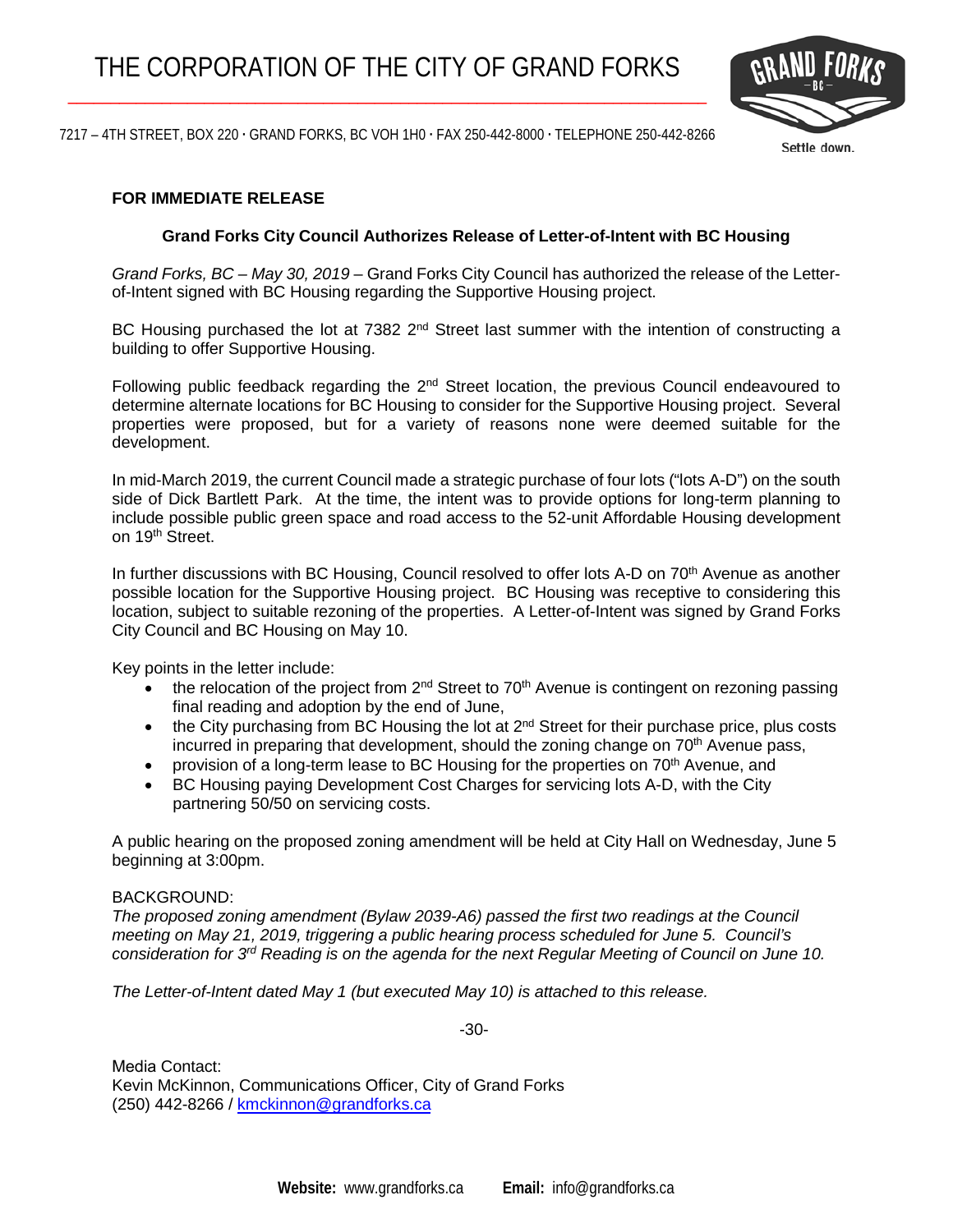TO THE CITY - May 1, 2019

This Agreement dated for reference the 1st day of May 2019

**BETWEEEN:** 

# **British Columbia Housing Management Commission**

(The "Commission")

AND:

## THE CORPORATION OF THE CITY OF GRAND FORKS

(the "City")

### **WHEREAS:**

- А. On behalf of the Commission, the Provincial Housing and Management Corporation ("PRHC") is the registered owner of land in the City, having a civic address of 7382 2<sup>nd</sup> Street, known as the Lands, which are shown on the plan attached hereto as Schedule "A".
- **B.** The Commission purchased the Lands for \$179,000 ("Lands Purchase Price") and proposes to develop the Lands for a Supportive Housing project consisting of a 4-story permanent structure of approximately 21,519 sqft., built by modular form of construction and includes an elevator. The building will contain a total of 34 self-contained 1-bedroom units, 2 of which are selfcontained wheelchair accessible units. The first floor of the building will include a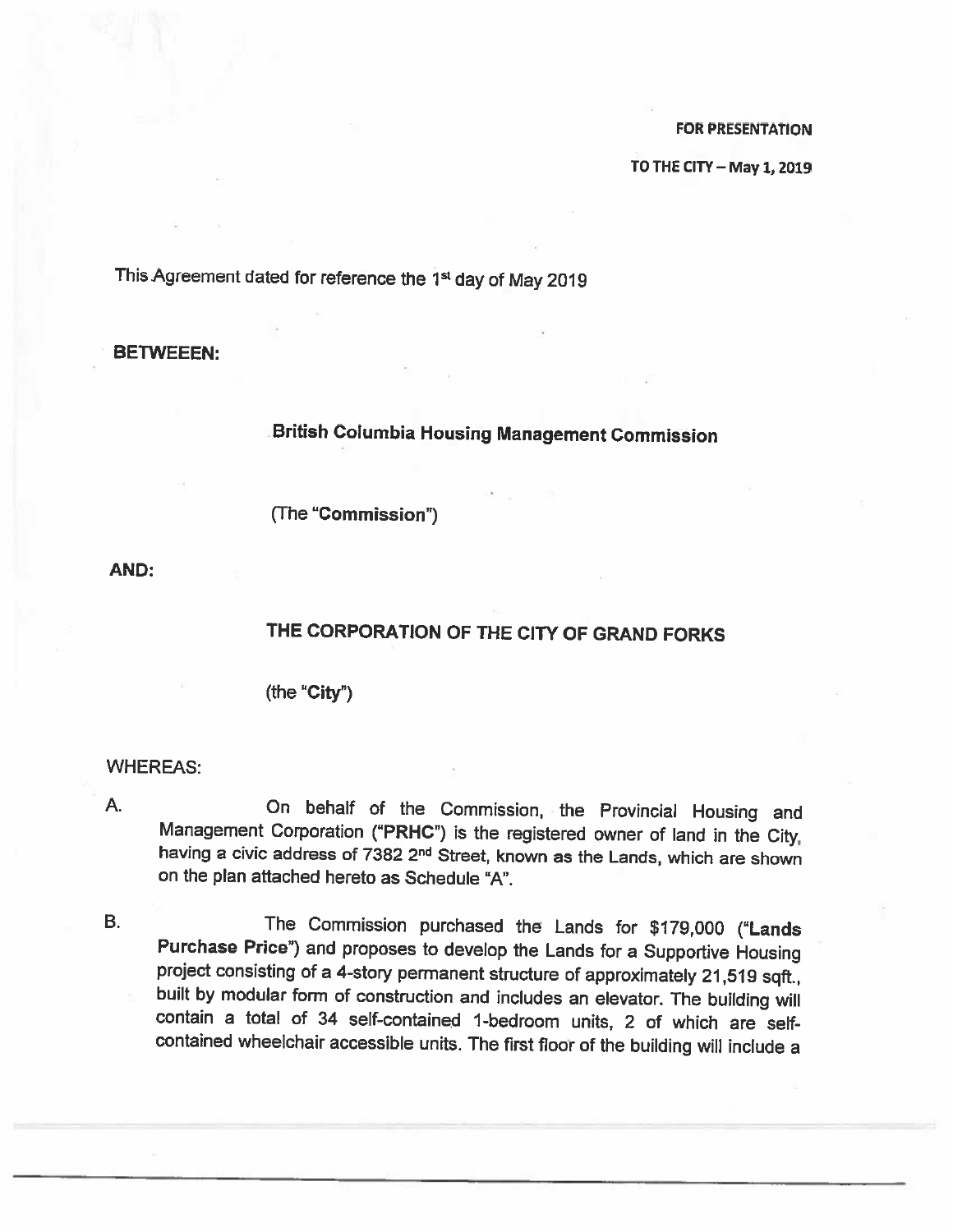commercial kitchen, medical room, office space for staff, and a kitchen and dining room (the "Project").

The Lands are presently zoned as "CC" Commercial Core, which zone permits the development and use of the Lands for the Project.

D. The Commission has advanced the Project on the Lands to the stage of tendering and awarding the development of the Project on the Lands. In addition to the Lands Purchase Price, to date, the Commission has expended approximately \$58,000 towards the development of the Project on the Lands, which costs are considered as being unrecoverable as they related specifically to the development of the Project on the Lands ("Thrown Away Costs").

The City has approached the Commission and requested that development of the Project be moved to four City owned lots in the City shown on Schedule B, having civic addresses of 1960, 1980, 2026 & 2048 70<sup>th</sup> Ave Grand Forks and legally described as:

Lot A Plan KAP22999 District Lot 380 Land District 54 - PID: 006-611-095 Lot B Plan KAP22999 District Lot 380 Land District 54 - PID: 006-611-117 Lot C Plan KAP22999 District Lot 380 Land District 54 - PID: 006-611-141 Lot D Plan KAP22999 District Lot 380 Land District 54 - PID: 006-611-176

(jointly the "Property").

C.

E.

- F. The Property will require a rezoning to permit the development and use of the Property for the Project.
- G. The parties wish to cooperate with each other to expedite the rezoning and permitting the development of the Project on the Property within the timelines set out in the Agreement.
- Η. The Commission and the City have agreed that it is in their mutual interests to enter into an agreement in the form of this Agreement to reflect understandings reached regarding overall use and development of the Project on the Property.

 $\overline{\mathbf{2}}$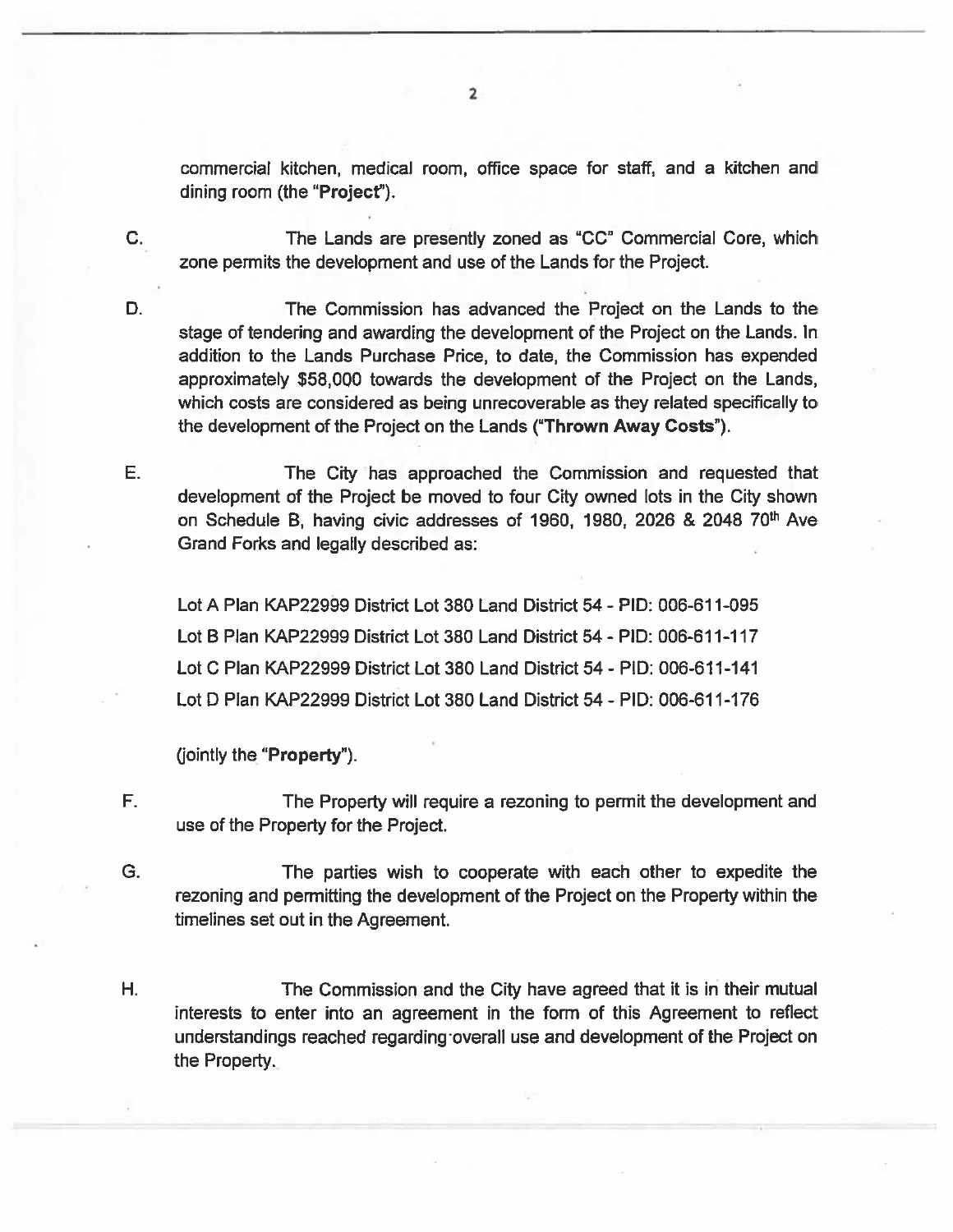NOW THEREFORE in consideration of the mutual promises set out herein, the parties hereto agree as follows:

#### $1.0$ **THE LANDS**

Ł. At the time PRHC purchased the Lands, the City acknowledges the Lands  $1.01$ were zoned to allow the development of the Project.

#### $2.0$ **REZONING OF THE PROPERTY**

 $2.01$ The City acknowledges that it has requested the Commission to consider a relocation of the Project to the Property and as the City is the owner of the Property, it agrees to forthwith commence, at its cost, an application to consolidate the Property into a single parcel and to rezone the Property to a zone that will permit the development and use of the Property for the Project (the "Rezoning Bylaw"). Without limiting the generality of the foregoing sentence, the City agrees that the zoning amendment bylaw will provide, without variance. for all necessary parking required for the Project on the Property.

2.02 The City further agrees that the Rezoning Bylaw shall be brought before Council for consideration of 1<sup>st</sup> and 2<sup>nd</sup> reading within three weeks of the date first written above.

2.03 Should the Rezoning Bylaw receive 1<sup>st</sup> and  $2<sup>nd</sup>$  reading within the timeline set out in Section 2.02, the City shall advance the Rezoning Bylaw to a Public Hearing within three weeks of receipt of 1<sup>st</sup> and 2<sup>nd</sup> reading.

2:04 The City agrees to present the Rezoning Bylaw for  $3<sup>rd</sup>$  reading at the first Council meeting after the Public Hearing.

The City further agrees that, subject to the ultimate time deadline set out  $2.05<sub>1</sub>$ in Section 5.1, to consider 4<sup>th</sup> reading and adoption of the Rezoning Bylaw, within the latter of:

- (a) three weeks of  $3<sup>rd</sup>$  reading; or
- (b) the next Council meeting after MOTI approval should that approval not be obtained within the three weeks following 3<sup>rd</sup> eading referred to in Section  $2.05(a)$ .

#### $3.0$ DEVELOPMENT OF THE PROPERTY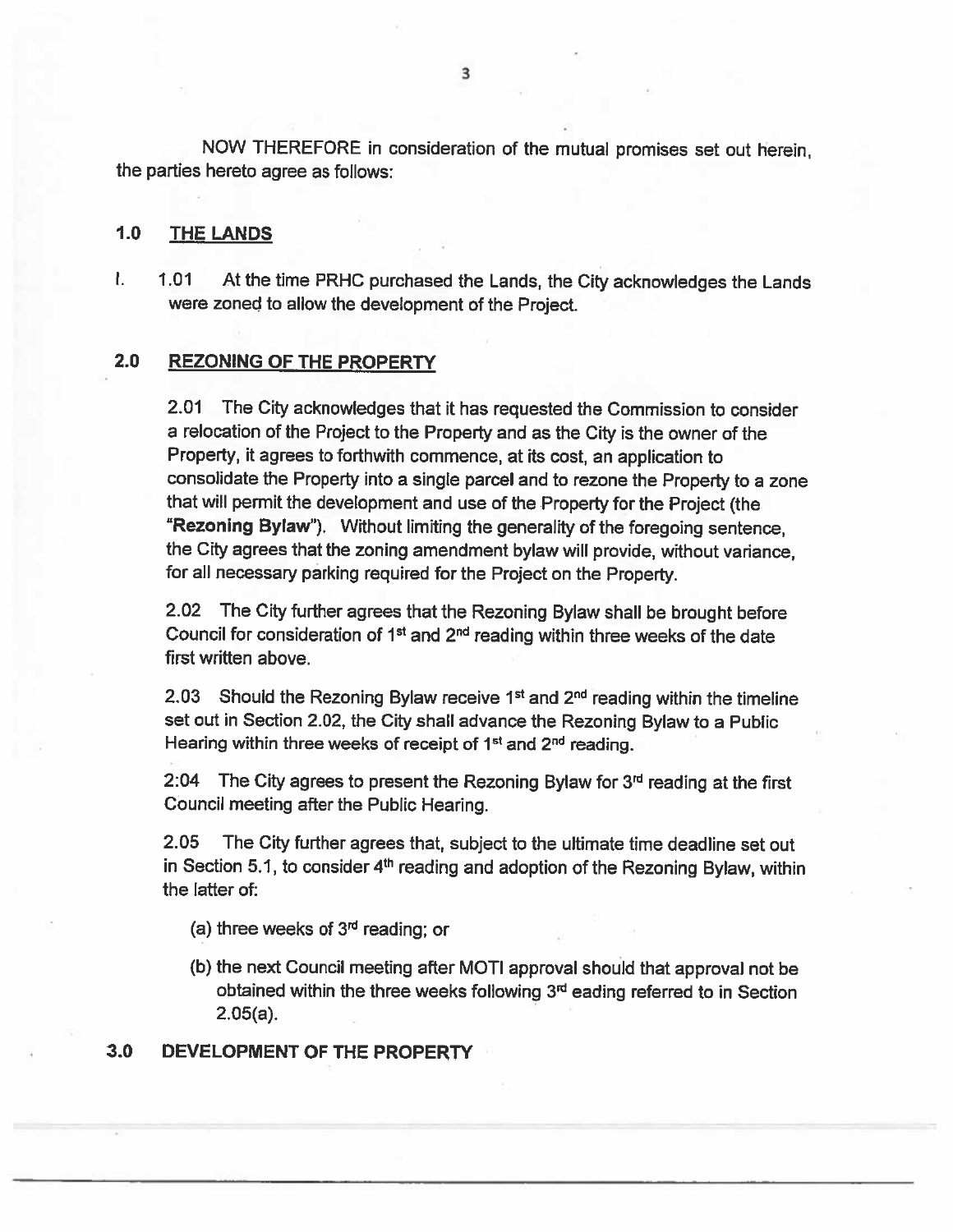$3.01$ Concurrent with the Rezoning Bylaw process set out in Article 2.0, the Commission and the City shall:

- (a) Determine all necessary servicing (roads, water, sewer etc.) required to service the Property necessary for the Project (the "Services");
- (b) Design the Services and agree on a cost sharing formula between the Parties for the Services. It is currently contemplated that the cost of such Services will be divided equally between the City and the Commission;
- (c) Agree to the terms of and prepare a statutory right of way over a portion of the Property to allow pedestrian and vehicular access from the most easterly area within Lots A, B, C & D of the 70<sup>th</sup> Avenue Property and upon which the Commission has developed a separate family housing project:
- (d) Revise the Project development plans to accommodate the move of the Project from the Lands to the Property:
- (e) Apply for and prepare for issuance a building permit for the Project on the Property. The City agrees that in connection with the building permits referred to in this Section 3.1(e) that no further environmental or other approvals are required, and no land dedication requirements will be imposed, with the Commission's requirements being limited to submission of plans and related standard building permit documents; and
- (f) Agree to the terms of a long term (60 year) lease of the Property from the City to PRHC for nominal rent.

#### 4.0 **Non-Fettering of Discretion**

The Commission acknowledges and agrees that despite the City's 4.01 acknowledgment of the intended rezoning applications set out herein, that all rezoning applications are subject to a public process and nothing herein shall in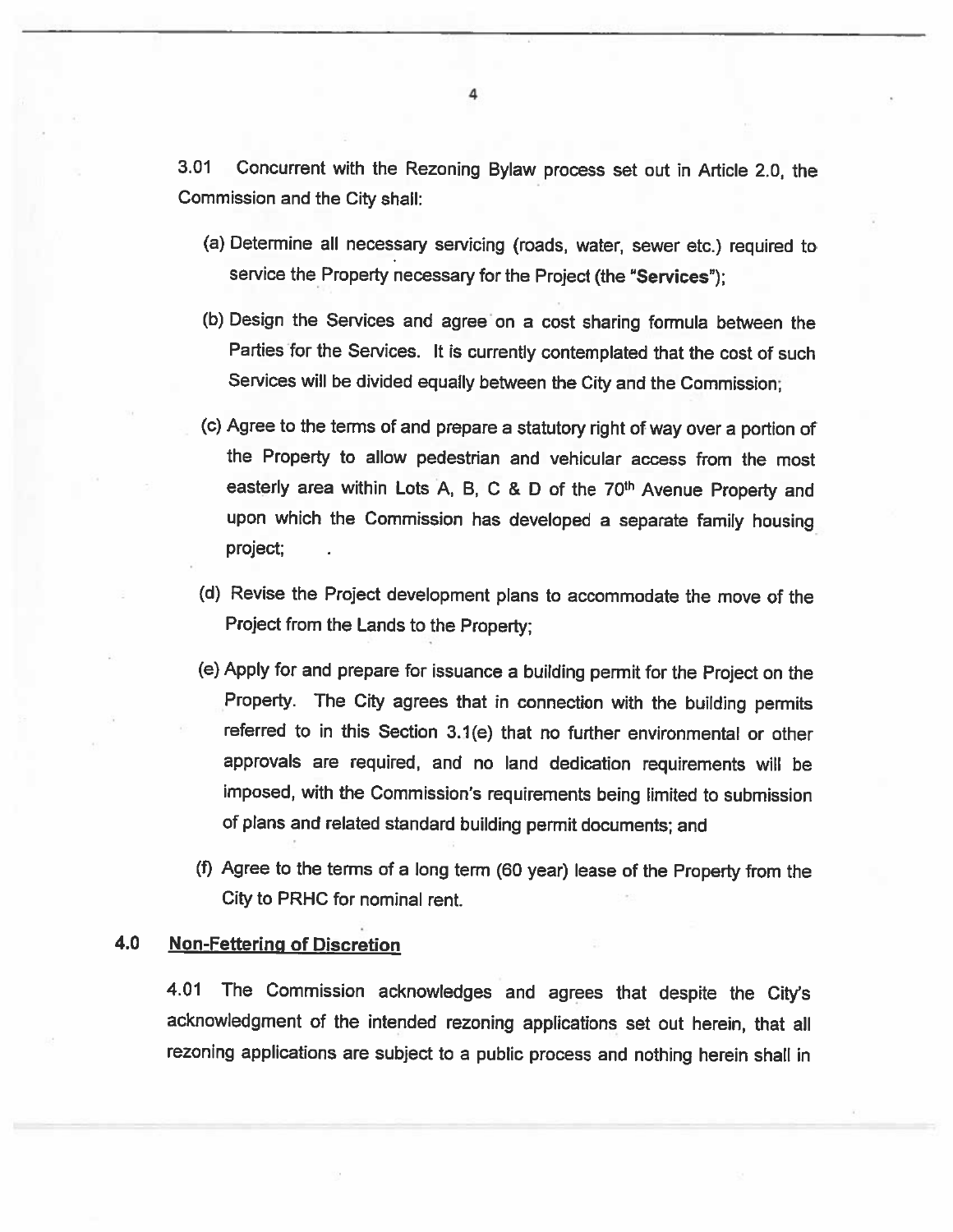any way fetter, limit or restrict the legislative discretion of City Council of the City of Grand Forks.

#### $5.0$ PROCESS IN THE EVENT OF FAILURE TO ADOPT REZONING BYLAW

Despite any provision to the contrary in the Agreement, if the Rezoning  $5.01$ Bylaw for the Property, set out in Article 2.0 is not adopted and the agreements and obligations set out in Article 3.0 are not agreed to, approved or issued by June 30, 2019, the City acknowledges and agrees with the Commission that:

- (a) the Commission shall be entitled to develop the Lands for the Project: and
- (b) that all permits, permissions consents or otherwise required to be provided by the City in connection of the development of the Project on the Lands shall be issued on or before July 15, 2019.

### $6.0$ PROCESS IN THE EVENT THAT THE PROJECT IS DEVELOPED ON THE **PROPERTY**

6.01 In the event that the Rezoning Bylaw for the Property, set out in Article 2.0 is adopted and the agreements and obligations set out in Article 3.0 are agreed to, approved or issued by June 30, 2019 the Commission agrees to sell and the City agrees to purchase the Lands for \$237,000 consisting of the Lands Purchase Price of \$179,000 plus \$58,000 for the Costs Thrown Away by the Commission in moving the Project from the Lands to the Property less any costs incurred by the City for surveying and consolidation of the Lots A, B, C & D  $-70$ <sup>th</sup> Avenue. PRHC to provide the City with a breakdown of the Throw Away Costs.

6.02 The \$58,000, (Cost Thrown Away) less City cost of consolidation and survey fees to Lots A, B, C &  $D - 70<sup>th</sup>$  Avenue, shall be payable on July 15, 2019 and the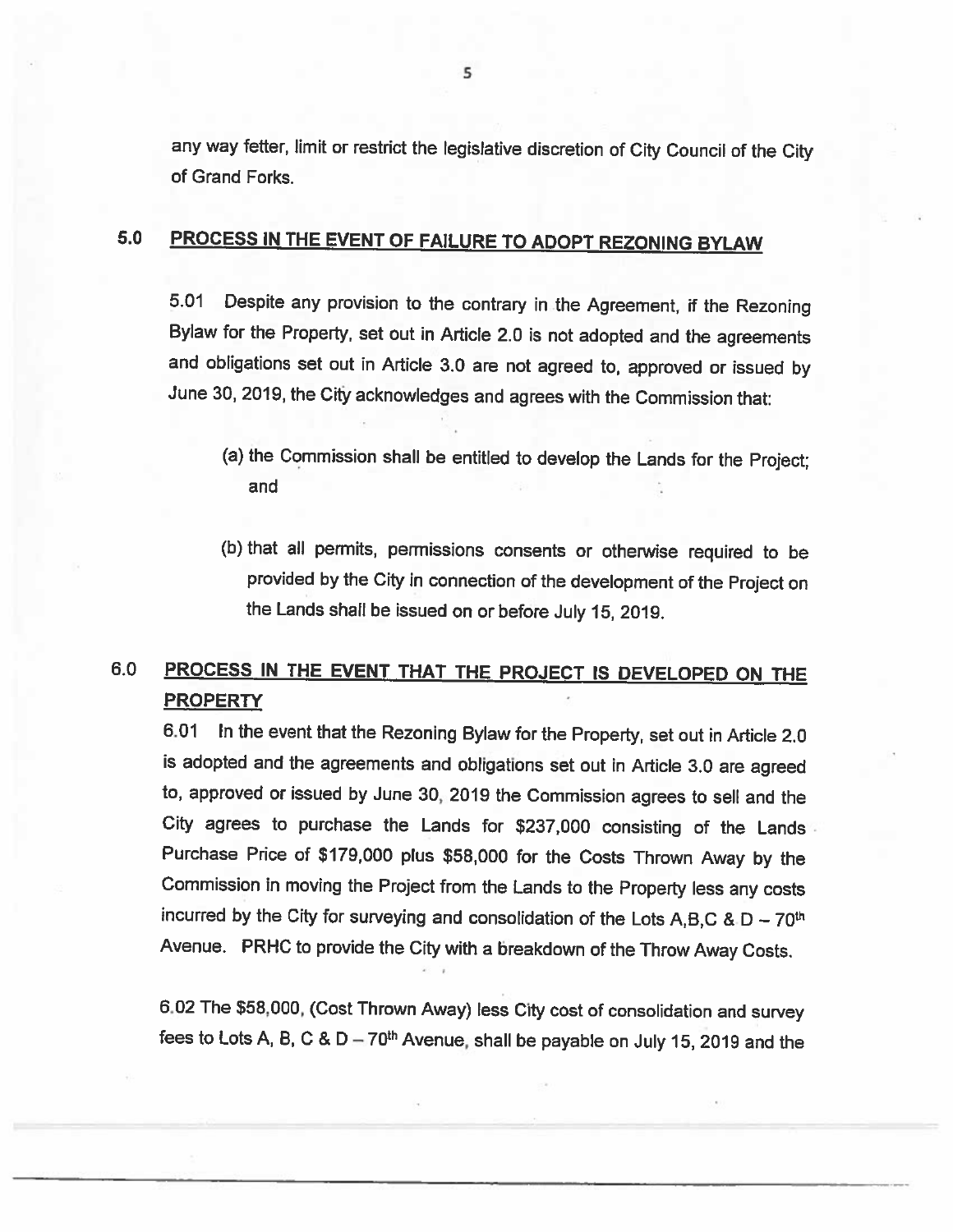\$179,000 (Land Purchase Price) shall be payable on closing which shall be within thirty (30) days after the issuance of a final inspection or occupancy permit for the Project on the Property.

#### $7.0$ **Mutual Cooperation**

7.01 The City and the Commission acknowledge and agree that the nature of this Agreement involves broad understandings that will require further agreements in the future. In recognition of that, each party agrees to act reasonably and cooperate with the other in achieving completion of the various aspects of development and use of Lands and the Property.

#### 8.0 **Representation and Assurance**

8.01 Each party represents to the other that it has taken all necessary steps to secure approval for execution and delivery of this Agreement and that it is an agreement that is within its lawful authority and binding on it.

#### $9.0$ Time is of the Essence

9.01 The parties agree that time shall be considered of the essence in this Agreement

### **British Columbia Housing Commission**

by its authorized signatories:

Signature:

 $C/S$ 

The City of Grand Forks by its authorized signatories:

6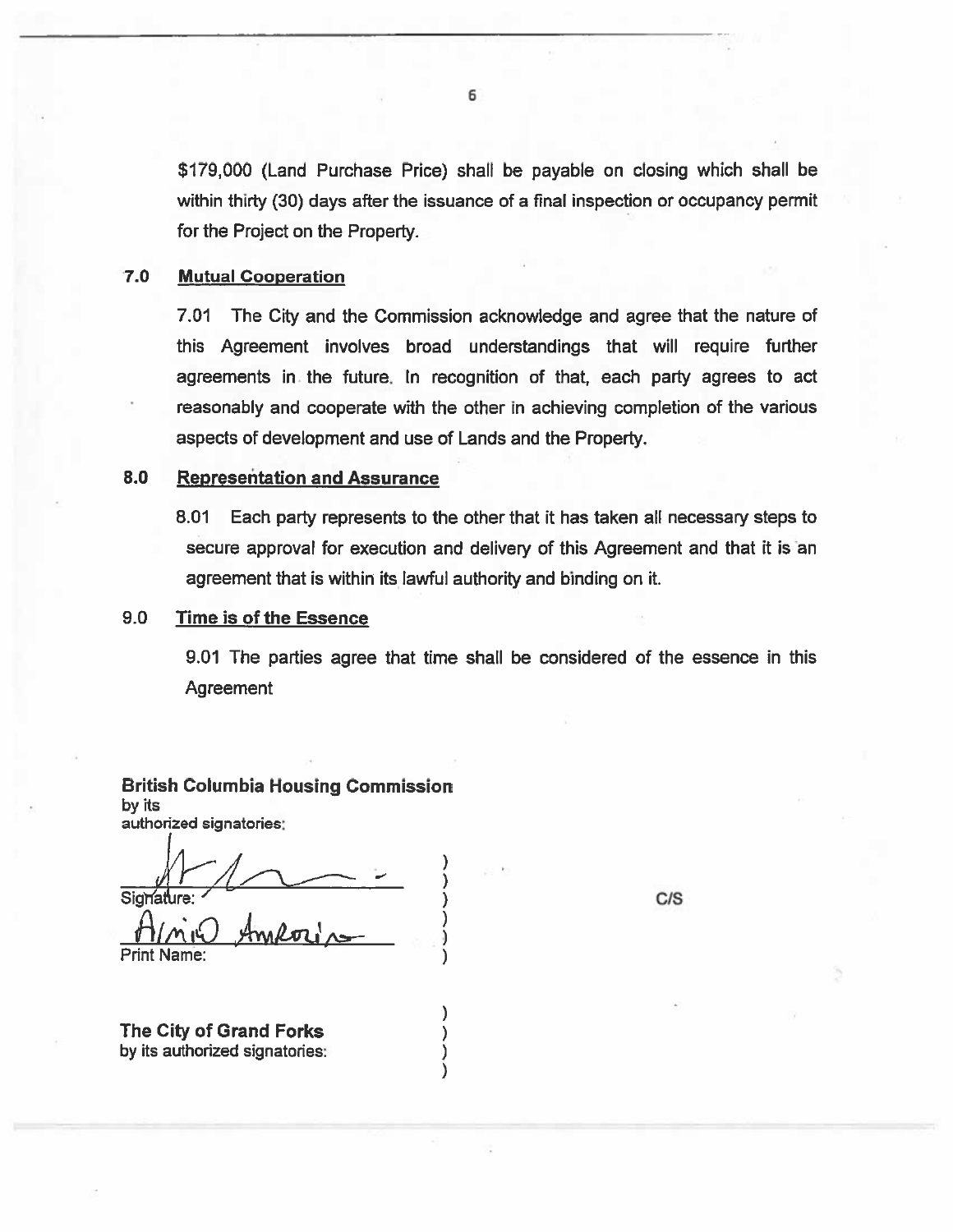$M$ re:  $\frac{\mathcal{B}_{R/4\text{-}}}{\text{Print Name:}}$ TAYLOR

 $\mathsf{C}/\mathsf{S}$ 

 $\overline{7}$ 

1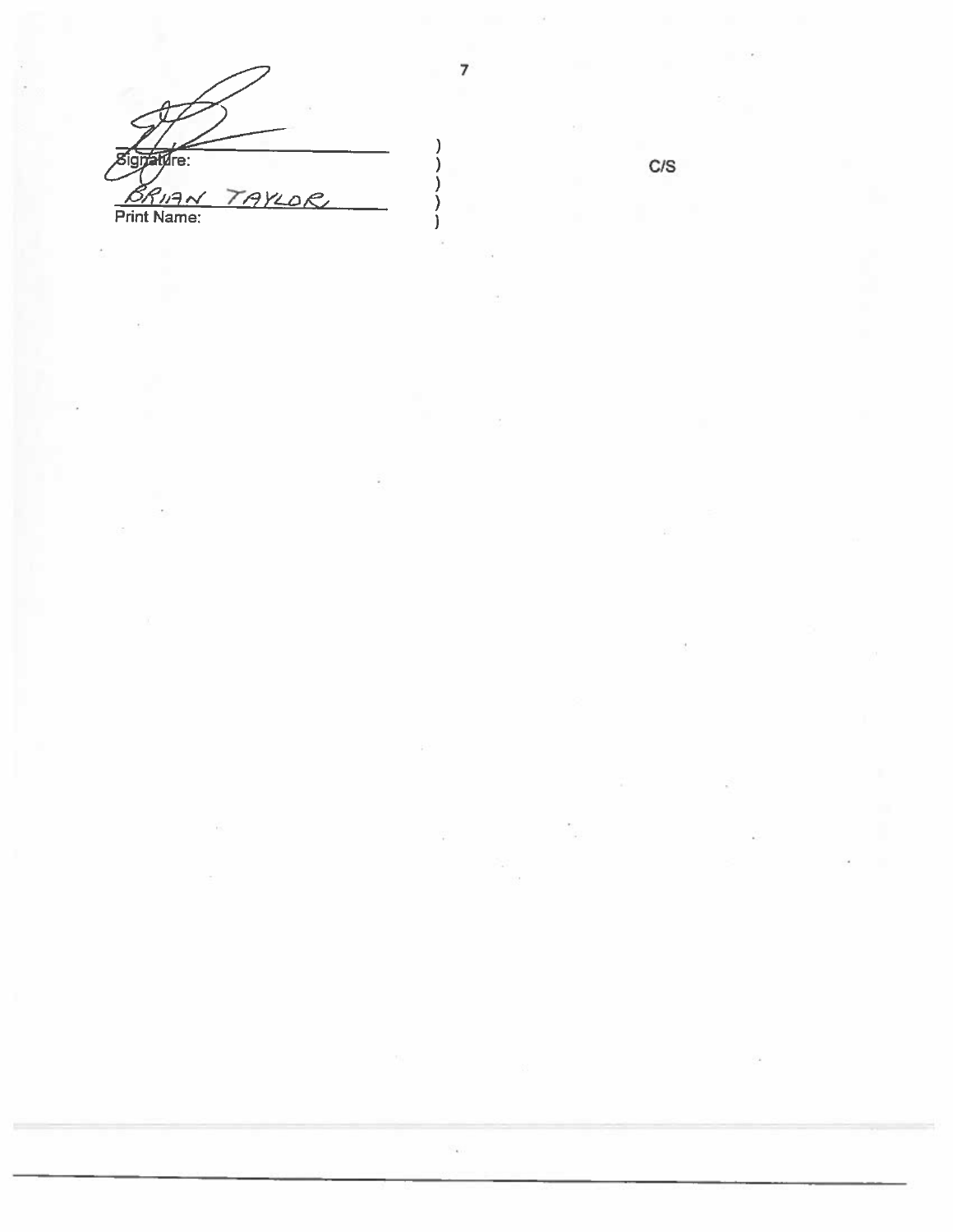### **SCHEDULE "A"**

### **The Lands**

## 7382 2<sup>nd</sup> Avenue, Grand Forks BC

Lot A District Lot 108 Similkameen Division Yale District Plan EPP84630 PID# 030-602-980